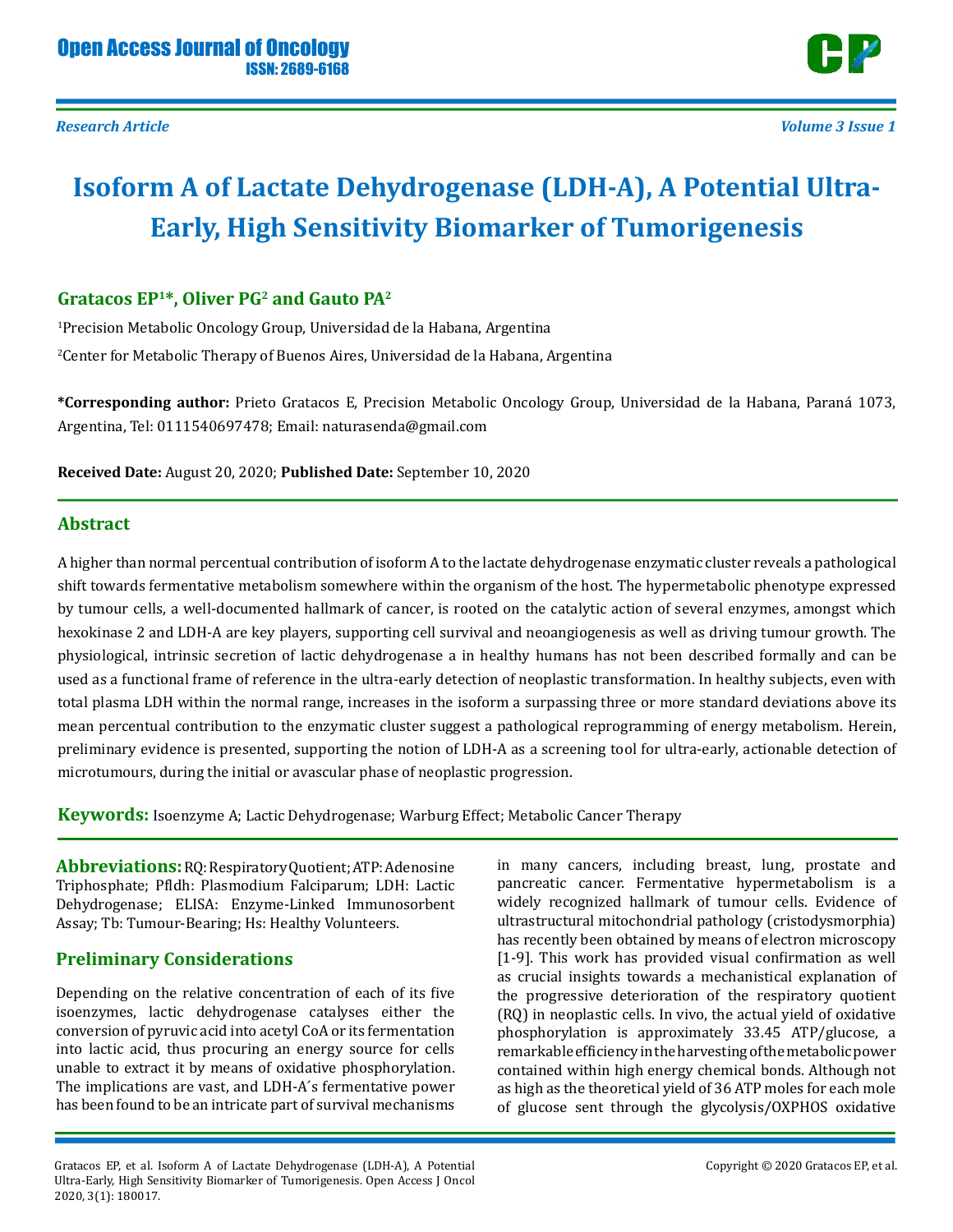degradation cascade, the complete process of respiration is about sixteen-fold more efficient than fermentation alone. In the absence of properly functioning mitochondria, the energetic needs of anaplastic cells can only be met by low yield/high transaction volume metabolic pathways, such as anaerobic glycolysis, substrate-level phosphorylation and glutaminolysis. Though a striking biological regression from the evolutionary standpoint, fermentation provides a dependable, robust pathway to secure both building blocks and metabolically utilisable energy within anaplastic cells. Biological implications of plasma isoform and abnormalities. Initially isolated in Plasmodium falciparum (pfLDH) as well as in liver and muscle tissue (therefore dubbed "M", also known as LDH5), isoform A of the LDH cluster, provides an alternate pathway to harvesting the energy contained in pyruvate under conditions of overwhelming functional demand.

Besides providing a secondary, anaerobic energy source during intense physical exertion, this isoenzyme has no other known functions in healthy organisms. For properly rested individuals (LDH-A has a half-life of 9 hours), increases in plasma levels of this enzyme in excess of three standard deviations are almost certainly due to an increase in malignant fermentative metabolism taking place within anaplastic cells, due to a loss of their respiratory capacity [10-15]. For humans in good overall health, more specifically, individuals with no biochemically or clinically discernible tumoural pathology, it is a regular occurrence to find low -i.e. physiological- levels of several substances regarded as tumour markers. Based on our clinical experience and on general theoretical knowledge we set to consider as clinically significant –requiring further scrutiny- any increase of LDH-A greater than 2 standard deviations above the mean plasma concentration of healthy subjects. Such consideration stems from the fact that isoform A is found as a "constitutive secretion" in the blood of healthy individuals under 53 years of age in concentrations that rarely exceed 10 ng/ml. Immunohistochemical techniques have demonstrated that it is LDH-A -but not other isoenzymes within the family- that is predominantly expressed in neoplastic tissues. Isoform A of the LDH family can, therefore, be regarded as an early biomarker for highly glycolytic malignancies. Our group and many others have found elevated serum LDH-A in virtually all cancer patients tested, regardless of tissue origin, age, disease stage or previous treatment [16-22].

### **Eligibility Criteria for Healthy Subjects Providing Reference Values**

Voluntary participants were required to be free of any apparent illness, without any history of previous oncological disease, and to be younger than 53 years of age. The upper cut-off value for total lactic dehydrogenase (LDH) was set at

200 U/L, placing every participant comfortably within the normal physiological range reported by regional laboratories. Subjects with a history of exertional myoglobinuria, hinting at an inborn error of the lactic dehydrogenase pathway, were also not included [23].

### **Patients, Materials and Methods**

Thirty healthy volunteers, 18 females, 12 males, with ages ranging from 24 to 52 years ( 33, 32), were enrolled amongst healthcare professionals and software engineers to provide blood samples. Additionally, 28 patients with a confirmed diagnosis of cancer -in a spectrum of tumoral pathologies including cancers to the breast (21.4%), colon (14.3%), prostate (7.1%), uterus (10.7%), ovary (7.1%), liver (7.1%), lung (3.6%), kidney (3.6%), as well as exocrine pancreatic cancer (7.1%), glioblastoma (10.7%), sarcoma (3.6%), and chondroblastoma (3.6%)- were also analyzed for total LDH and the A fraction. For all participants, liver and kidney functions (Chemical Analyzer A15, BIOSYSTEMS), as well as hematopoietic status (Haematology Cell Counter Advia 560, SIEMENS), were analyzed in order to assess their overall physiological condition and establish a baseline. Blood specimens were obtained after eight hours of their last meal and twelve hours without any physical exertion. Participants were asked to arrive at our laboratory facilities by automobile, avoiding physicallydemanding means of locomotion such as climbing stairs, long walks or riding a bicycle. Throughout the process of acquiring the blood samples, technicians were careful not to strap the patients´ selected limb, nor allow them to forcefully make a fist to engorge the blood vessels. These common practices, aimed at improving accessibility to the veins in the upper extremities, are known to artificially increase total LDH in the sample. LDH-A was determined by means of Enzyme-Linked Immunosorbent Assay (Wuhan Fine Biotech, ELISA kit). Blood samples were heparinised and centrifuged at 1.600 rpm for 10 minutes, then processed according to manufacturer specifications. Written informed consent was obtained from each healthy volunteer and cancer patient. All participants and their close relatives were previously instructed in every instance on the necessary preparations and precautions.

#### **Rationale for Age Exclusion Criteria**

Cancer incidence in the population has been uniformly found to increase as a function of age. A similar trend has been demonstrated regarding all-cause mortality, with the probability of death doubling every eight years from puberty onward. First reported by mathematician and actuarian Benjamin Gompertz, this observation about the doubling time of the statistical probability of dying stands unchallenged today. Several authors have independently validated the Gompertz equation as a tool for modelling tumour growth [24-33]. Consequently, it stands to reason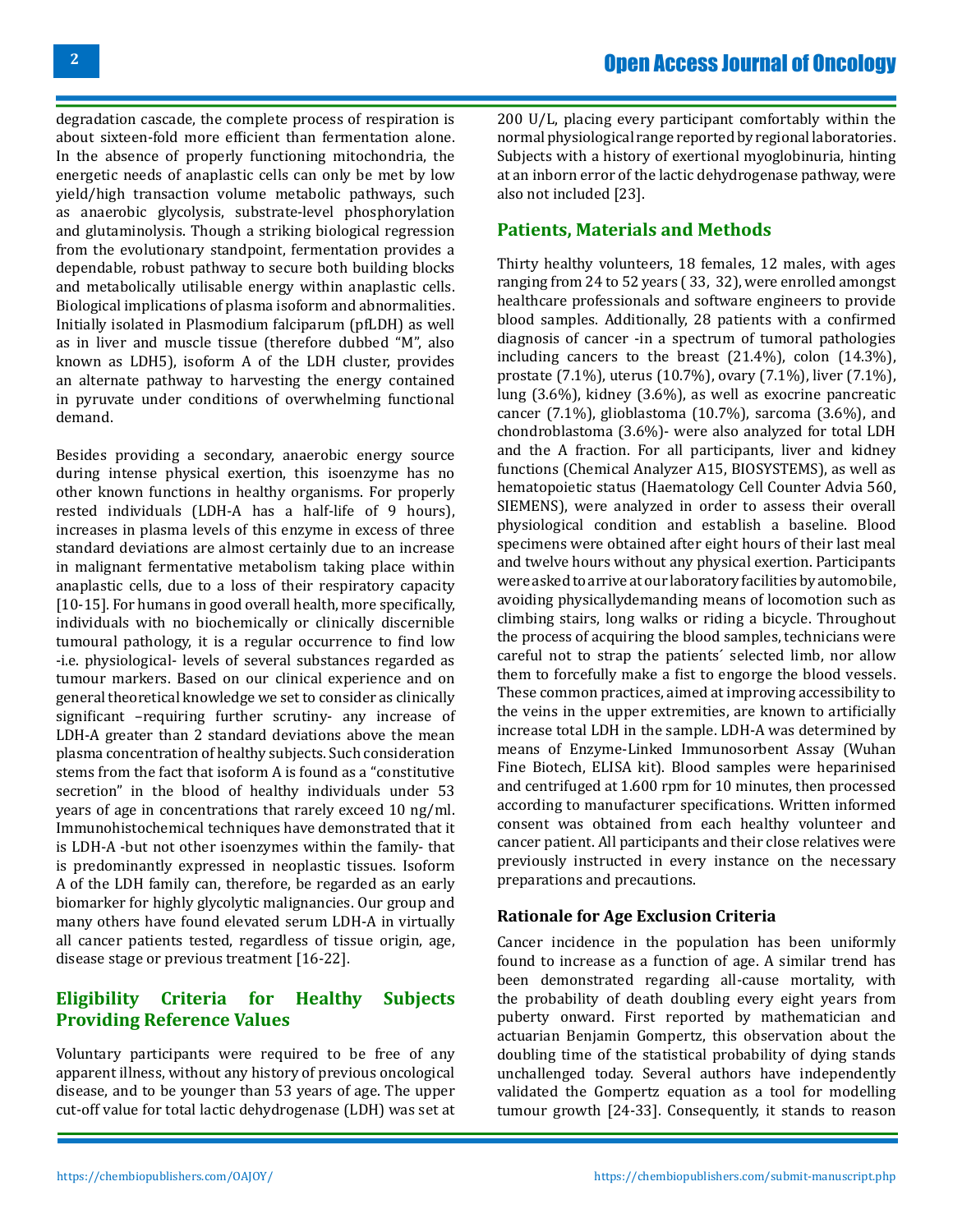that the probability of bearing an imperceptible, subclinical neoplastic pathology that could contribute to plasma LDH-A levels increases exponentially in direct proportion with chronological age. Limiting to 53 years the age of the healthy subjects included in the construction of a normal distribution for isoform A is intended to filter out individuals that could inadvertently carry an LDHA-secreting tumour, thus allowing for a moresensitive biomarker. This was a conscious decision on our part, intended to strongly enhance the sensitivity of the test, even at the expense of a marginal decrease in specificity.



**Figure 1:** A demonstration of Gompertz´s law through a semi-log chart of all-cause mortality and age trajectories of Sweden, UK and USA populations (excerpted and combined from references 34, 35 and 36). Across many independent studies, the logarithm of the total death rate and the death rates for some individual diseases are linear functions of the chronological age, consistently doubling every  $\sim$  8.4 years.

### **Results and Data Analysis**

In our set of 30 healthy volunteers, plasma levels of LDH-A were found to range from 4.3 ng/ml to 10.0 ng/ml ( 6.84; 6.9; 1.48). The Confidence Interval 95% was estimated to be 6.39 -- 7.29. In this set of healthy subjects, the percentual contribution of isoform A to total LDH ranged from 1.7% to 4.8% ( 2.79, 0.7). Amongst the 28 cancer patients, LDH-A was universally elevated, ranging from 15.0 ng/ml to 51.1 ng/ml ( 30.8; 31.0; 6.07). Relative to the mean of healthy subjects,

plasma levels of LDH-A were pronouncedly increased in all cancer patients. Furthermore, the percentual contribution of isoenzyme A to total LDH was also higher than the healthy mean (that is, 2.8 %) in 96.5% of the cases. However, patients N°27 and N°1 -whose percentual contributions fell within or in close vicinity to normal ranges- had unmistakably pathological total LDH levels (703 U/L and 912 U/L, respectively). On average, the percentual contribution of isoform A in tumour-bearing patients was 8,3% (2.8 -- 15.9).

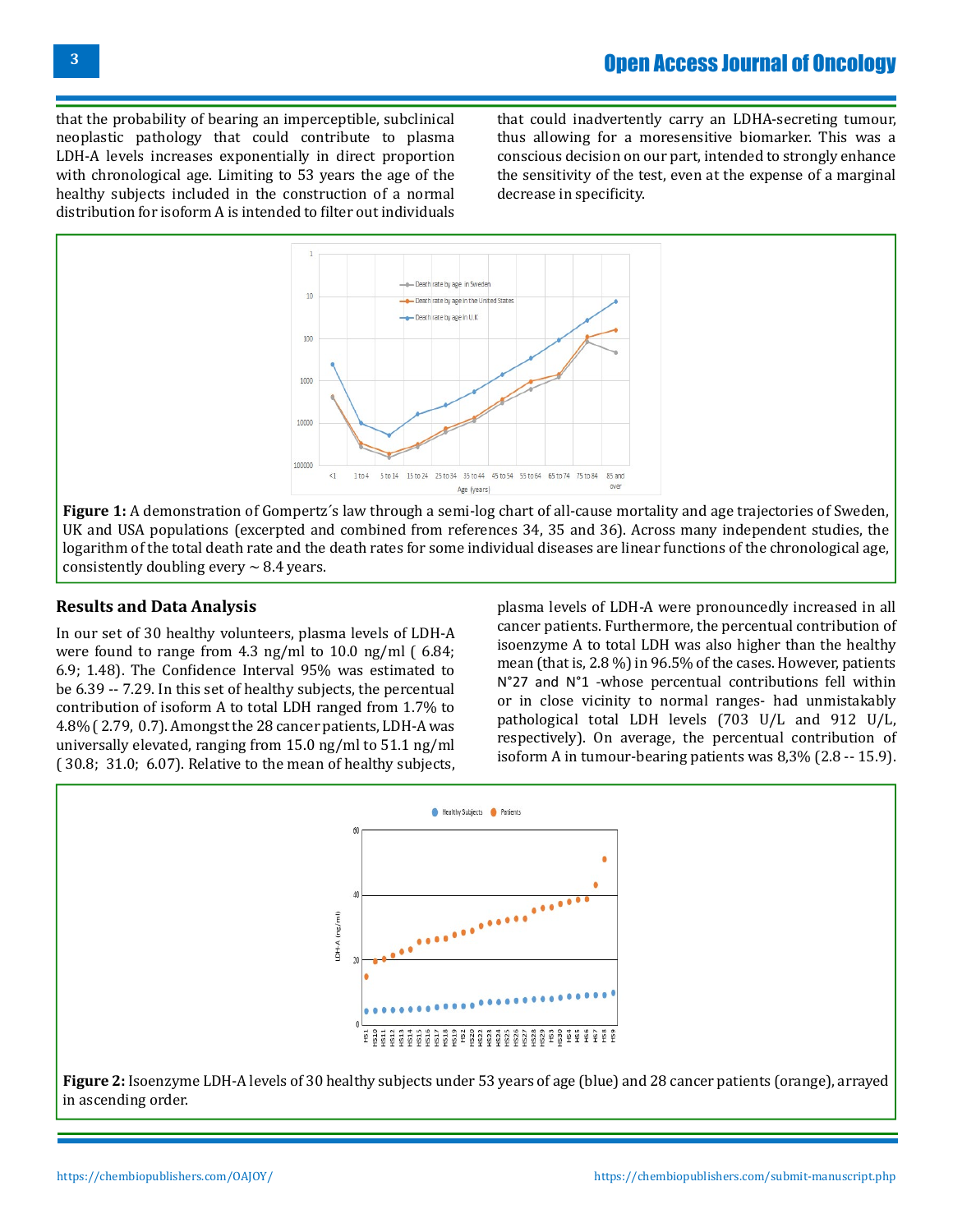## Open Access Journal of Oncology



**Figure 3:** Distribution of isoenzyme LDH-A in healthy subjects (n=30) showing a rightward skew. Mean plasma level: 6.84 ng/ ml, standard deviation: 1.48 ng/dl.

| <b>Healthy Subjects</b> | LDH-A   | LDH-A | <b>Total LDH</b> | <b>Ratio Total/iso A</b> | <b>Percentual Contribution</b> | Age | Gender       |
|-------------------------|---------|-------|------------------|--------------------------|--------------------------------|-----|--------------|
|                         | (ng/ml) | (U/L) | (U/L)            |                          | $\%$                           |     |              |
| HS1                     | 4,7     | 3,1   | 165,0            | 53,0                     | 1,9                            | 27  | $\mathbf{F}$ |
| HS <sub>2</sub>         | 7,2     | 4,8   | 177,0            | 36,7                     | 2,7                            | 35  | $\mathbf M$  |
| HS3                     | 4,7     | 3,1   | 172,0            | 55,3                     | 1,8                            | 36  | $\rm F$      |
| HS4                     | 5,0     | 3,3   | 192,0            | 57,5                     | 1,7                            | 33  | M            |
| HS5                     | 8,8     | 5,8   | 167,0            | 28,5                     | 3,5                            | 35  | $\mathbf M$  |
| HS <sub>6</sub>         | 6,9     | 4,6   | 171,0            | 37,2                     | 2,7                            | 34  | ${\bf F}$    |
| HS7                     | 8,4     | 5,6   | 161,0            | 28,6                     | 3,5                            | 32  | ${\bf F}$    |
| HS8                     | 7,1     | 4,7   | 177,0            | 37,6                     | 2,7                            | 28  | ${\bf F}$    |
| HS9                     | 8,8     | 5,8   | 136,0            | 23,2                     | 4,3                            | 30  | M            |
| <b>HS10</b>             | 9,3     | 6,2   | 143,0            | 23,1                     | 4,3                            | 35  | $\mathbf M$  |
| <b>HS11</b>             | 5,8     | 3,8   | 135,0            | 35,1                     | 2,8                            | 27  | ${\bf F}$    |
| <b>HS12</b>             | 7,6     | 5,0   | 138,0            | 27,6                     | 3,6                            | 26  | ${\bf F}$    |
| <b>HS13</b>             | 9,2     | 6,1   | 128,0            | 21,1                     | 4,8                            | 30  | $\mathbf M$  |
| <b>HS14</b>             | 5,5     | 3,6   | 145,0            | 40,2                     | 2,5                            | 27  | ${\bf F}$    |
| <b>HS15</b>             | 5,9     | 3,9   | 139,0            | 35,9                     | 2,8                            | 25  | $\mathbf M$  |
| <b>HS16</b>             | 4,7     | 3,1   | 141,0            | 45,7                     | 2,2                            | 25  | $\mathbf M$  |
| <b>HS17</b>             | 6,1     | 4,0   | 173,0            | 43,1                     | 2,3                            | 26  | M            |
| <b>HS18</b>             | 8,0     | 5,3   | 167,0            | 31,6                     | 3,2                            | 26  | ${\bf F}$    |
| <b>HS19</b>             | 4,9     | 3,2   | 154,0            | 48,0                     | 2,1                            | 25  | $\rm F$      |
| <b>HS20</b>             | 5,0     | 3,3   | 171,0            | 51,6                     | 1,9                            | 33  | ${\bf F}$    |
| <b>HS21</b>             | 7,8     | 5,1   | 187,0            | 36,4                     | 2,7                            | 19  | ${\bf F}$    |
| <b>HS22</b>             | 5,9     | 3,9   | 168,0            | 43,3                     | 2,3                            | 26  | ${\bf F}$    |
| <b>HS23</b>             | 4,3     | 2,9   | 163,0            | 57,0                     | 1,8                            | 25  | ${\bf F}$    |
| <b>HS24</b>             | 7,1     | 4,7   | 129,0            | 27,4                     | 3,7                            | 43  | ${\bf F}$    |
| <b>HS25</b>             | 8,1     | 9,6   | 214,0            | 22,2                     | 4,5                            | 52  | $\mathbf M$  |
| <b>HS26</b>             | 6,6     | 4,4   | 191,0            | 43,7                     | 2,3                            | 43  | $\mathbf M$  |
| <b>HS27</b>             | 10,0    | 6,6   | 169,0            | 0,7                      | 3,9                            | 45  | ${\bf F}$    |
| <b>HS28</b>             | 9,3     | 6,2   | 159,0            | 25,7                     | 3,9                            | 41  | ${\bf F}$    |
| <b>HS29</b>             | 4,5     | 3,0   | 141,0            | 47,0                     | 2,1                            | 52  | $\mathbf M$  |
| <b>HS30</b>             | 8,1     | 5,3   | 156,0            | 29,2                     | 3,4                            | 51  | $\rm F$      |

Table 1: Total LDH, isoenzyme A and percentual contribution of iso-A to total enzymatic cluster amongst healthy subjects (n=30).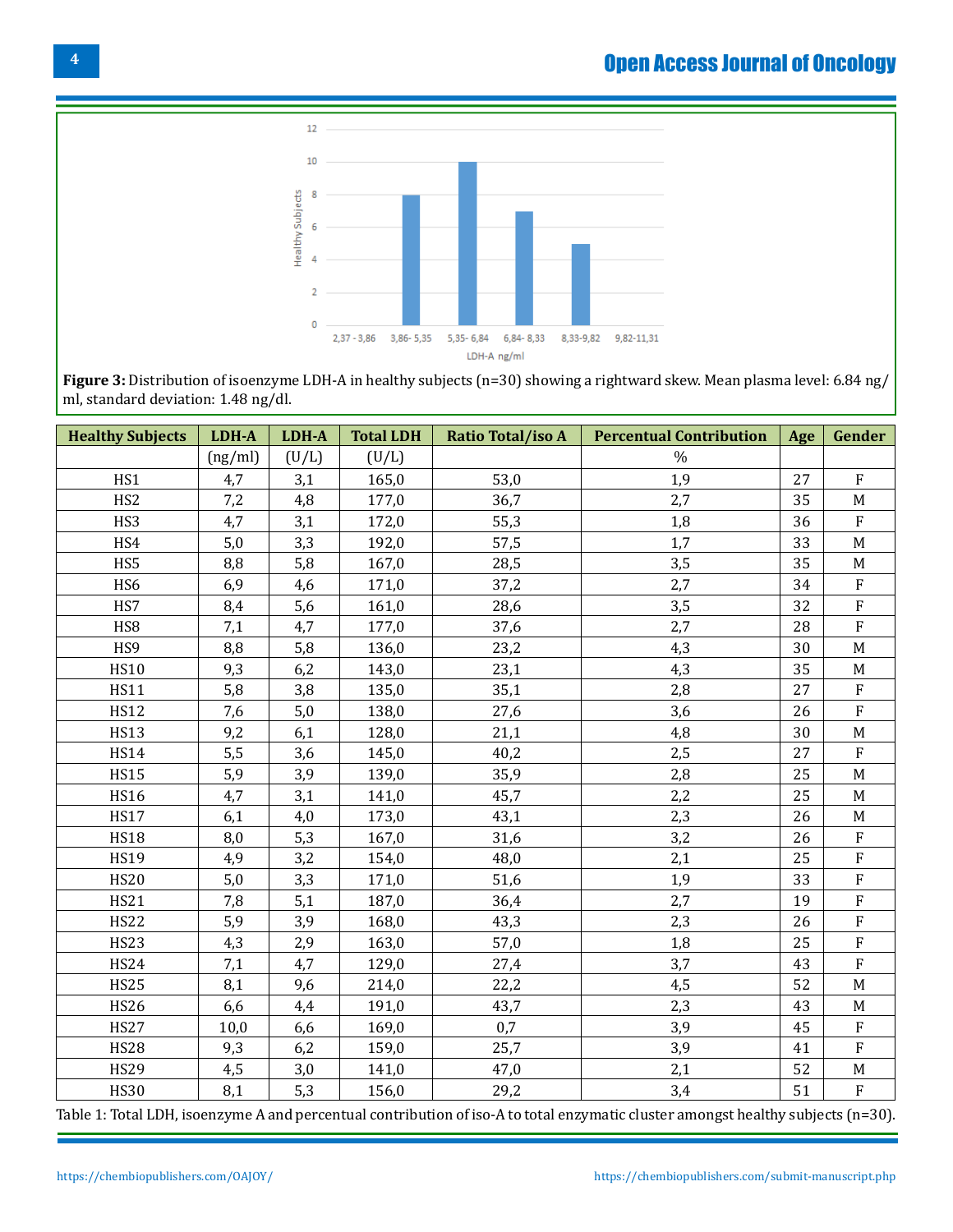### Open Access Journal of Oncology

| <b>Patients</b> | LDH-A   |       | $LDH-A$ Total $LDH$ | <b>Ratio Total/iso A</b> | <b>Percentual Contribution</b> | Age  | <b>Subtype</b> | Gender                    |
|-----------------|---------|-------|---------------------|--------------------------|--------------------------------|------|----------------|---------------------------|
|                 | (ng/ml) | (U/L) | (U/L)               |                          | $\%$                           |      |                |                           |
| Patient 1       | 38,8    | 25,8  | 912,0               | 35,3                     | 2,8                            | 59,0 | Colon          | $\mathbf M$               |
| Patient 2       | 32,8    | 21,8  | 335,0               | 15,4                     | 6,5                            | 62,0 | Liver          | $\mathbf M$               |
| Patient 3       | 27,8    | 18,4  | 373,0               | 20,3                     | 4,9                            | 57,0 | <b>Breast</b>  | ${\bf F}$                 |
| Patient 4       | 19,6    | 12,9  | 159,0               | 12,3                     | 8,1                            | 63,0 | Lungs          | $\mathbf F$               |
| Patient 5       | 26,4    | 17,4  | 300,0               | 17,2                     | 5,8                            | 55,0 | <b>Breast</b>  | ${\bf F}$                 |
| Patient 6       | 20,4    | 13,4  | 177,0               | 13,2                     | 7,6                            | 40,0 | <b>Breast</b>  | ${\bf F}$                 |
| Patient 7       | 25,4    | 16,8  | 197,0               | 11,8                     | 8,5                            | 48,0 | <b>Breast</b>  | $\rm F$                   |
| Patient 8       | 22,6    | 14,9  | 260,0               | 17,4                     | 5,7                            | 65,0 | Prostate       | ${\bf F}$                 |
| Patient 9       | 31,7    | 20,9  | 252,0               | 12,1                     | 8,3                            | 65,0 | Colon          | ${\bf F}$                 |
| Patient 10      | 26,7    | 17,6  | 265,0               | 15,1                     | 6,6                            | 38,0 | Ovary          | ${\bf F}$                 |
| Patient 11      | 51,1    | 34,0  | 214,0               | 6,3                      | 15,9                           | 75,0 | Sarcoma        | ${\bf F}$                 |
| Patient 12      | 29,5    | 19,6  | 250,0               | 12,7                     | 7,9                            | 49,0 | Uterus         | ${\bf F}$                 |
| Patient 13      | 37,4    | 24,9  | 214,0               | 8,6                      | 11,6                           | 62,0 | Kidney         | $\boldsymbol{\mathrm{F}}$ |
| Patient 14      | 35,2    | 23,4  | 209,0               | 8,9                      | 11,2                           | 61,0 | Prostate       | $\rm F$                   |
| Patient 15      | 43,2    | 28,8  | 187,0               | 6,5                      | 15,4                           | 36,0 | <b>Breast</b>  | ${\bf F}$                 |
| Patient 16      | 32,4    | 21,6  | 357,0               | 16,5                     | 6,0                            | 35,0 | Ovary          | $\rm F$                   |
| Patient 17      | 28,6    | 19,1  | 220,0               | 11,5                     | 8,7                            | 58,0 | Chondrobl      | $\rm F$                   |
| Patient 18      | 32,8    | 21,8  | 182,0               | 8,3                      | 12,0                           | 75,0 | Glioblast      | M                         |
| Patient 19      | 36,1    | 24,0  | 258,0               | 10,7                     | 9,3                            | 45,0 | Uterus         | $\rm F$                   |
| Patient 20      | 38,6    | 25,7  | 391,0               | 15,2                     | 6,6                            | 64,0 | Pancreas       | $\rm F$                   |
| Patient 21      | 30,6    | 20,4  | 275,0               | 13,5                     | 7,4                            | 47,0 | Uterus         | $\mathbf M$               |
| Patient 22      | 31,4    | 20,9  | 373,0               | 17,8                     | 5,6                            | 42,0 | Liver          | ${\bf F}$                 |
| Patient 23      | 25,9    | 17,3  | 186,0               | 10,8                     | 9,3                            | 49,0 | Glioblast      | M                         |
| Patient 24      | 36,3    | 24,2  | 162,0               | 6,7                      | 14,9                           | 56,0 | Colon          | $\rm F$                   |
| Patient 25      | 15,0    | 10,0  | 168,0               | 16,8                     | 6,0                            | 60,0 | Prostate       | $\rm F$                   |
| Patient 26      | 38,0    | 25,3  | 439,0               | 17,3                     | 5,8                            | 45,0 | <b>Breast</b>  | $\rm F$                   |
| Patient 27      | 25,7    | 17,1  | 703,0               | 41,1                     | 2,4                            | 65,0 | Colon          | ${\bf F}$                 |
| Patient 28      | 21,5    | 14,3  | 179,0               | 12,5                     | 8,0                            | 41,0 | Pancreas       | $\rm F$                   |

**Table 2:** Total LDH, isoform A and percentual contribution of iso-A to total enzymatic cluster amongst patients with a confirmed diagnosis of tumoral pathology (n=28).

|                         | <b>H<sub>s</sub></b> | tb    | <b>Units</b> |
|-------------------------|----------------------|-------|--------------|
| N                       | 30                   | 29    |              |
| age                     | 33.1                 | 54.5  | Yrs          |
| <b>Total LDH</b>        | 192.0                | 287.8 | U/L          |
| Iso A                   | 6.84                 | 30.9  | ng/ml        |
| percentual contribution | 2.93                 | 8.3   | $\%$         |
|                         | 1.48                 | 7.66  | ng/ml        |

**Table 3:** Mean age, total LDH, isoform A and percentual contribution of iso-A to total LDH cluster for 30 healthy volunteers (hs) and 28 tumour-bearing patients (tb). , denotes the standard deviation of isoform A for each group.

### **Discussion**

Given the fact that LDH-A can specifically enable fermentative neoplastic metabolism, plasma levels of this isoenzyme can conceivably increase in apparently healthy subjects going through the process of developing a microtumour or avascular neoplastic lesion. This increase in the fractional contribution of the isoenzyme may take place without pushing total LDH beyond the formal upper limit of the reference range. Such increment implies a "silent" or clinically imperceptible shift towards aerobic glycolysis, a type of non-exertional fermentative metabolism highly specific of neoplastic cells. Pathological increments in aerobic glycolysis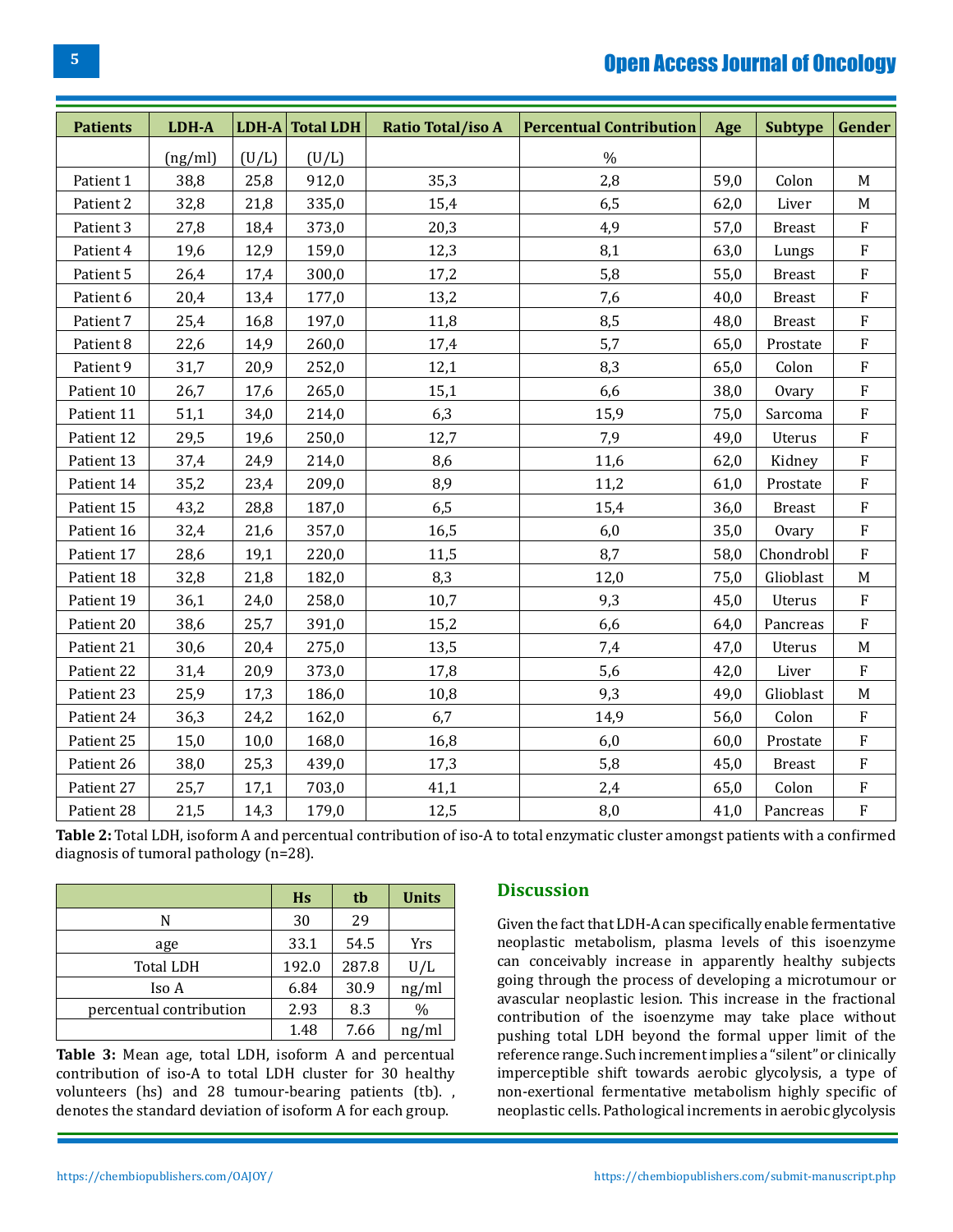can be thus detected, non-invasively, during the initial or subclinical phases of tumorigenesis Mitochondrial injury, age-related anaemia, and several other factors contributing to a deteriorating "installed capacity" for cellular respiration, progressively develop as a function of age in apparently healthy humans (37-40). A shift towards fermentative metabolism in order to meet functional demands -such as repeated or persistent infections, inflammation, tissue damage, toxaemia, etc.- increases the probability of tumorigenesis (41-43). Our findings in tumour bearing patients (tb) placed the mean percentual contribution of iso-A to total LDH at a distance exceeding 3 standard deviations () from the mean percentual contribution of iso-A to total LDH in healthy subjects (hs), for an effect size of 3.7 (as per the formulation  $\theta_{\text{th}}$  -  $\theta_{\text{hs}}$  ). An estimation of the magnitude of the increment of plasma LDH-A in tumour-bearing patients relative to healthy subjects seemed appropriate in this context (39). At the beginning of the study, we assumed that even at relatively low values of n (for both the set of healthy subjects providing reference values and that of tumourbearing patients) an effect size higher than 1.2 in the scale provided in Table 5 would disprove the null hypothesis (H $_{\rm o}$ ).

| tb<br>hs | $8.3 - 2.9$ | 3.7 |
|----------|-------------|-----|
| hs       |             |     |

**Table 4:** Computation of the effect size using Glass' estimator delta (). The numerator consists of the difference between the mean percentual contributions of LDH-A for both groups, while the denominator is the standard deviation of the second, healthy group  $(x<sub>ho</sub>)$ .

| Qualification          | Effect size $(0)$ | <b>Sample size</b><br>requirement |
|------------------------|-------------------|-----------------------------------|
| <b>Extremely small</b> | 0.01              | $n \sim 100.000$                  |
| Small                  | 0.20              | $n \sim 10.000$                   |
| Medium                 | 0.50              | $n \sim 5.000$                    |
| Large                  | 0.80              | $n \sim 500$                      |
| Very large             | 1.20              | $n$ $\sim$ 50                     |
| <b>Extremely large</b> | 2.00              | $n \sim 10$                       |

**Table 5:** A scale of effect sizes and corresponding sample size requirements to achieve statistical significance based on the work of Sawilowsky et al. Cohen et al. and Glass. In the present study, the effect size was 3.7 -well above the higher value on the scale- denoting an extremely strong effect and probably hinting at the need for a wider (in the sense of age distribution) sample of healthy subjects. Also, see Study Limitations [40-43].

### **Study Limitations**

Given the high sensitivity achieved by extracting references values from healthy individuals under 53 yrs of age, this type of measurement of LDH-A would require adjunct analyses to pinpoint the exact organic location(s) of the suspected incipient microlesions. This study, designed as an early detection device, provides only the framework for the clinical assessment of incipient signs of pathological metabolism and should be followed up by further investigation on collateral testing that can mitigate any loss of specificity stemming from the sensitivity/specificity trade-off. Also, given that the resulting effect size is -quite literally- off the chart, a bigger and more representative population sample would be needed, ensuring higher certainty and robustness to our findings. Our preliminary measurements already show an uptrend in plasma LDH-A in positive correlation with the age of healthy subjects. The estimation of the effect size in subsequent samples would have to correct for age-related increments, independent from neoplastic pathology, within tumour-bearing patients.

### **Conclusions**

LDH-A´s inherent specificity to neoplastic metabolism makes it a useful proxy for systemic deficiencies of oxidative phosphorylation and ultra-early cancer detection. Increments in the percentual contribution of isoform A to total plasma levels of lactic dehydrogenase (exceeding 2standard deviations above the mean healthy concentrations) reveal a pathological shift towards fermentative metabolism at some level of the organism. Regular, systematic measurements of the isoform A of LDH could, therefore, be used as an ultraearly biomarker of tumorigenesis.

### **Conflicts of Interest**

As of this writing, the authors have no conflicts of interest, directly or indirectly, by ownership or by affiliation with any brand, company or institution.

### **References**

- 1. [Ping Miao, Shile Sheng, Xiaoguang Sun, Jianjun Liu, Gang](https://iubmb.onlinelibrary.wiley.com/action/doSearch?ContribAuthorStored=Huang%2C+Gang)  [Huang \(2013\) Lactate Dehydrogenase A in Cancer: A](https://iubmb.onlinelibrary.wiley.com/action/doSearch?ContribAuthorStored=Huang%2C+Gang)  [promising target for diagnosis and therapy. IUBMB LIFE](https://iubmb.onlinelibrary.wiley.com/action/doSearch?ContribAuthorStored=Huang%2C+Gang) [65\(11\): 901-910.](https://iubmb.onlinelibrary.wiley.com/action/doSearch?ContribAuthorStored=Huang%2C+Gang)
- 2. Suh SY, Ahn HY (2007) Lactate dehydrogenase as a prognostic factor for survival time of terminally ill cancer patients: a preliminary study. Eur J Cancer 43(6): 1051-1059.
- 3. [Yangbo Feng, Yanlu Xiong, Tianyun Qiao, Xiaofei Li,](https://pubmed.ncbi.nlm.nih.gov/30403008/) [Lintao Jia, et al. \(2018\) Lactate dehydrogenase A: A key](https://pubmed.ncbi.nlm.nih.gov/30403008/)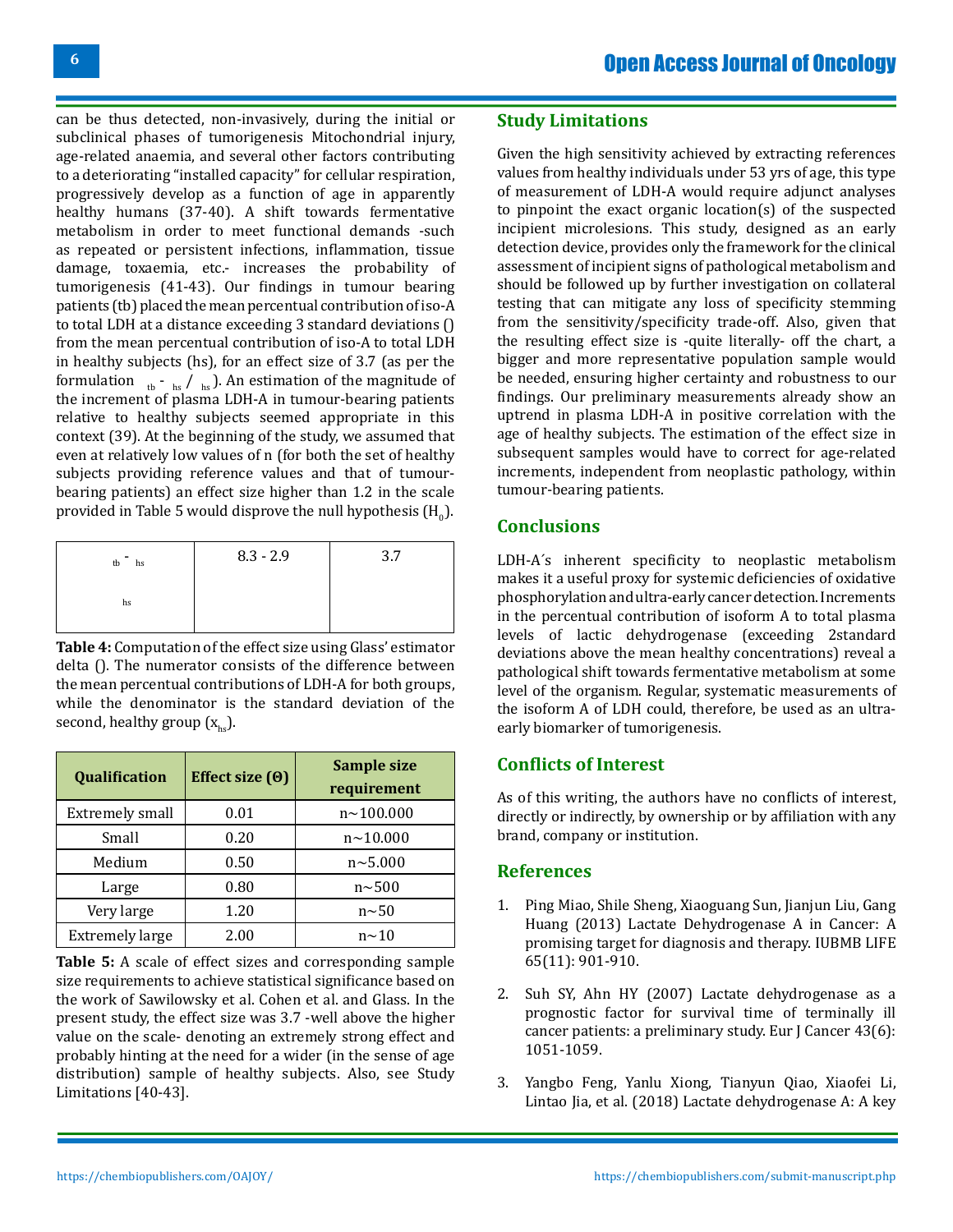**7**

[player in carcinogenesis and potential target in cancer](https://pubmed.ncbi.nlm.nih.gov/30403008/) [therapy. Cancer Med 7\(12\): 6124-6136.](https://pubmed.ncbi.nlm.nih.gov/30403008/)

- 4. [Koukourakis MI, Giatromanolaki A, Sivridis E, Gatter KC,](https://pubmed.ncbi.nlm.nih.gov/21632858/) [Trarbach T, et al. \(2011\) Prognostic and predictive role of](https://pubmed.ncbi.nlm.nih.gov/21632858/) [lactate dehydrogenase 5 expression in colorectal cancer](https://pubmed.ncbi.nlm.nih.gov/21632858/) [patients treated with PTK787/ZK 222584 \(vatalanib\)](https://pubmed.ncbi.nlm.nih.gov/21632858/) [antiangiogenic therapy. Clin Cancer Res 17\(14\): 4892-](https://pubmed.ncbi.nlm.nih.gov/21632858/) [4900.](https://pubmed.ncbi.nlm.nih.gov/21632858/)
- 5. [Rong Y, Wu W, Ni X, Kuang T, Jin, D, et al. \(2013\) Lactate](https://pubmed.ncbi.nlm.nih.gov/23404405/) [dehydrogenase A is overexpressed in pancreatic cancer](https://pubmed.ncbi.nlm.nih.gov/23404405/) [and promotes the growth of pancreatic cancer cells.](https://pubmed.ncbi.nlm.nih.gov/23404405/) [Tumour Biol 34\(3\): 1523-1530.](https://pubmed.ncbi.nlm.nih.gov/23404405/)
- 6. [Matthew G Vander Heiden, Lewis C Cantley, Craig B](https://pubmed.ncbi.nlm.nih.gov/19460998/) [Thompson Science \(2009\) Understanding the Warburg](https://pubmed.ncbi.nlm.nih.gov/19460998/) [effect: the metabolic requirements of cell proliferation.](https://pubmed.ncbi.nlm.nih.gov/19460998/) [Science 324\(5930\): 1029-1033.](https://pubmed.ncbi.nlm.nih.gov/19460998/)
- 7. [Dang CV \(2012\) Links between metabolism and cancer.](https://pubmed.ncbi.nlm.nih.gov/22549953/) [Genes Dev. 26\(9\): 877-890.](https://pubmed.ncbi.nlm.nih.gov/22549953/)
- 8. [Hanahan D, Weinberg RA \(2011 Hallmarks of cancer:](https://pubmed.ncbi.nlm.nih.gov/21376230/) [the next generation. Cell 144\(5\): 646-674.](https://pubmed.ncbi.nlm.nih.gov/21376230/)
- 9. [Gabriel J Arismendi-Morillo, Alan V Castellano-Ramirez](https://pubmed.ncbi.nlm.nih.gov/18230641/) [\(2008\) Ultrastructural mitochondrial pathology in](https://pubmed.ncbi.nlm.nih.gov/18230641/) [human astrocytic tumors: potentials implications pro](https://pubmed.ncbi.nlm.nih.gov/18230641/)[therapeutics strategies. J Electron Microsc 57\(1\): 33-39.](https://pubmed.ncbi.nlm.nih.gov/18230641/)
- 10. [Shona A Mookerjee, Akos A Gerencser, David G Nicholls,](https://pubmed.ncbi.nlm.nih.gov/28270511/) [Martin D Brand \(2017\) Quantifying intracellular](https://pubmed.ncbi.nlm.nih.gov/28270511/) [rates of glycolytic and oxidative ATP production and](https://pubmed.ncbi.nlm.nih.gov/28270511/) [consumption using extracellular flux measurements. J](https://pubmed.ncbi.nlm.nih.gov/28270511/) [Biol Chem 292\(17\): 7189-7207.](https://pubmed.ncbi.nlm.nih.gov/28270511/)
- 11. [Ritu Arora, David Schmitt, Balasubramanyam Karanam,](https://pubmed.ncbi.nlm.nih.gov/25575825/) [Ming Tan, Clayton Yates, et al. \(2015\) Inhibition of the](https://pubmed.ncbi.nlm.nih.gov/25575825/) [Warburg effect with a natural compound reveals a novel](https://pubmed.ncbi.nlm.nih.gov/25575825/) [measurement for determining the metastatic potential](https://pubmed.ncbi.nlm.nih.gov/25575825/) [of breast cancers. Oncotarget 6\(2\): 662-678.](https://pubmed.ncbi.nlm.nih.gov/25575825/)
- 12. [Dania C Liemburg-Apers, Tom J J Schirris, Frans G M](https://pubmed.ncbi.nlm.nih.gov/26445438/) [Russel, Peter H G M Willems, et al. \(2015\) Mitoenergetic](https://pubmed.ncbi.nlm.nih.gov/26445438/) [Dysfunction Triggers a Rapid Compensatory Increase in](https://pubmed.ncbi.nlm.nih.gov/26445438/) [Steady-State Glucose Flux. Biophys J 109\(7\): 1372-1386.](https://pubmed.ncbi.nlm.nih.gov/26445438/)
- 13. [Maekawa M \(1988\) Lactate dehydrogenase isoenzymes.](https://www.sciencedirect.com/science/article/abs/pii/S0378434700838797) [J Chromatogr 429: 373-398.](https://www.sciencedirect.com/science/article/abs/pii/S0378434700838797)
- 14. [Goldman RD, Kaplan NO, Hall TC \(1964\) Lactic](https://pubmed.ncbi.nlm.nih.gov/14147812/) [Dehydrogenase In Human Neoplastic Tissues. Cancer](https://pubmed.ncbi.nlm.nih.gov/14147812/) [Res 24: 389-399.](https://pubmed.ncbi.nlm.nih.gov/14147812/)
- 15. [Fantin VR, St-Pierre J, Leder P \(2006\) Attenuation of](https://pubmed.ncbi.nlm.nih.gov/16766262/) [LDH-A expression uncovers a link between glycolysis,](https://pubmed.ncbi.nlm.nih.gov/16766262/)

[mitochondrial physiology, and tumor maintenance.](https://pubmed.ncbi.nlm.nih.gov/16766262/)  [Cancer Cell 9\(6\): 425-434.](https://pubmed.ncbi.nlm.nih.gov/16766262/)

- 16. [Sharma S \(2009\) Tumor markers in clinical practice:](http://www.ijmpo.org/article.asp?issn=0971-5851;year=2009;volume=30;issue=1;spage=1;epage=8;aulast=Sharma) [General principles and guidelines. Indian J Med Paediatr](http://www.ijmpo.org/article.asp?issn=0971-5851;year=2009;volume=30;issue=1;spage=1;epage=8;aulast=Sharma) [Oncol 30\(1\): 1-8.](http://www.ijmpo.org/article.asp?issn=0971-5851;year=2009;volume=30;issue=1;spage=1;epage=8;aulast=Sharma)
- 17. (2002) Tumor markers: Past, present, and future. Diamandis EP. In: Tumor markers: Physiology, pathobiology, technology, and clinical applications. AACC Press, Washington DC pp: 3-8.
- 18. [Deepshikha Mishra, Debabrata Banerjee \(2019\) Lactate](https://www.mdpi.com/2072-6694/11/6/750)  [Dehydrogenases as Metabolic Link between Tumor and](https://www.mdpi.com/2072-6694/11/6/750) [Stroma in the Tumor Microenvironment. Cancers \(Basel\)](https://www.mdpi.com/2072-6694/11/6/750) [12\(4\): 932.](https://www.mdpi.com/2072-6694/11/6/750)
- 19. (2017) Principia Metabolica: Fundamentos Científicos y Clínicos para una Terapia Metabólica del Cáncer. Prieto Gratacós cuartavía Trans 5: 69.
- 20. [Valvona CJ, Fillmore HL, Nunn PB, Pilkington GJ \(2016\)](https://pubmed.ncbi.nlm.nih.gov/26269128/) [The Regulation and Function of Lactate Dehydrogenase](https://pubmed.ncbi.nlm.nih.gov/26269128/) [A: Therapeutic Potential in Brain Tumor. Brain Pathol](https://pubmed.ncbi.nlm.nih.gov/26269128/)  [26\(1\): 3-17.](https://pubmed.ncbi.nlm.nih.gov/26269128/)
- 21. [Koukourakis MI, Kakouratos C, Kalamida D, Bampali Z,](https://pubmed.ncbi.nlm.nih.gov/27010533/)  [Mavropoulou S, et al. \(2016\) Hypoxia-inducible proteins](https://pubmed.ncbi.nlm.nih.gov/27010533/)  [HIF1α and lactate dehydrogenase LDH5, key markers of](https://pubmed.ncbi.nlm.nih.gov/27010533/) [anaerobic metabolism, relate with stem cell markers and](https://pubmed.ncbi.nlm.nih.gov/27010533/)  [poor post-radiotherapy outcome in bladder cancer. Int J](https://pubmed.ncbi.nlm.nih.gov/27010533/) [Radiat Biol 92\(7\): 353-363.](https://pubmed.ncbi.nlm.nih.gov/27010533/)
- 22. [Jiang W, Zhou F, Li N, Li Q, Wang L \(2015\) FOXM1-LDHA](https://europepmc.org/article/pmc/pmc4525893) [signaling promoted gastric cancer glycolytic phenotype](https://europepmc.org/article/pmc/pmc4525893)  [and progression. Int J Clin Exp Pathol 8\(6\): 6756-6763.](https://europepmc.org/article/pmc/pmc4525893)
- 23. [Wiener Laboratorio \(2000\) Para la Determinación](https://www.wiener-lab.com.ar/VademecumDocumentos/Vademecum%20espanol/ldh_l_sp.pdf) [de lactato deshidrogenasa en suero, plasma y líquido](https://www.wiener-lab.com.ar/VademecumDocumentos/Vademecum%20espanol/ldh_l_sp.pdf)  [cefalorraquídeo. pp: 1-9.](https://www.wiener-lab.com.ar/VademecumDocumentos/Vademecum%20espanol/ldh_l_sp.pdf)
- 24. [Araujo RP, McElwain DLS \(2004\) A history of the study of](https://pubmed.ncbi.nlm.nih.gov/15294418/)  [solid tumour growth: The contribution of mathematical](https://pubmed.ncbi.nlm.nih.gov/15294418/)  [modelling. Bull Math Biol 66\(5\): 1039-1091.](https://pubmed.ncbi.nlm.nih.gov/15294418/)
- 25. [Dolejs J, Marešová P \(2016\) Onset of mortality increase](https://www.dovepress.com/onset-of-mortality-increase-with-age-and-age-trajectories-of-mortality-peer-reviewed-fulltext-article-CIA)  [with age and age trajectories of mortality from all](https://www.dovepress.com/onset-of-mortality-increase-with-age-and-age-trajectories-of-mortality-peer-reviewed-fulltext-article-CIA)  [diseases in the four Nordic countaries. Dovepress 12:](https://www.dovepress.com/onset-of-mortality-increase-with-age-and-age-trajectories-of-mortality-peer-reviewed-fulltext-article-CIA) [161-173.](https://www.dovepress.com/onset-of-mortality-increase-with-age-and-age-trajectories-of-mortality-peer-reviewed-fulltext-article-CIA)
- 26. [Thomas BL Kirkwood \(2015\) Deciphering death: a](https://royalsocietypublishing.org/doi/full/10.1098/rstb.2014.0379)  [commentary on Gompertz \(1825\) 'On the nature of](https://royalsocietypublishing.org/doi/full/10.1098/rstb.2014.0379) [the function expressive of the law of human mortality,](https://royalsocietypublishing.org/doi/full/10.1098/rstb.2014.0379)  [and on a new mode of determining the value of life](https://royalsocietypublishing.org/doi/full/10.1098/rstb.2014.0379) [contingencies. Philos Trans R Soc Lond B Biol Sci](https://royalsocietypublishing.org/doi/full/10.1098/rstb.2014.0379) [370\(1666\): 1-8.](https://royalsocietypublishing.org/doi/full/10.1098/rstb.2014.0379)